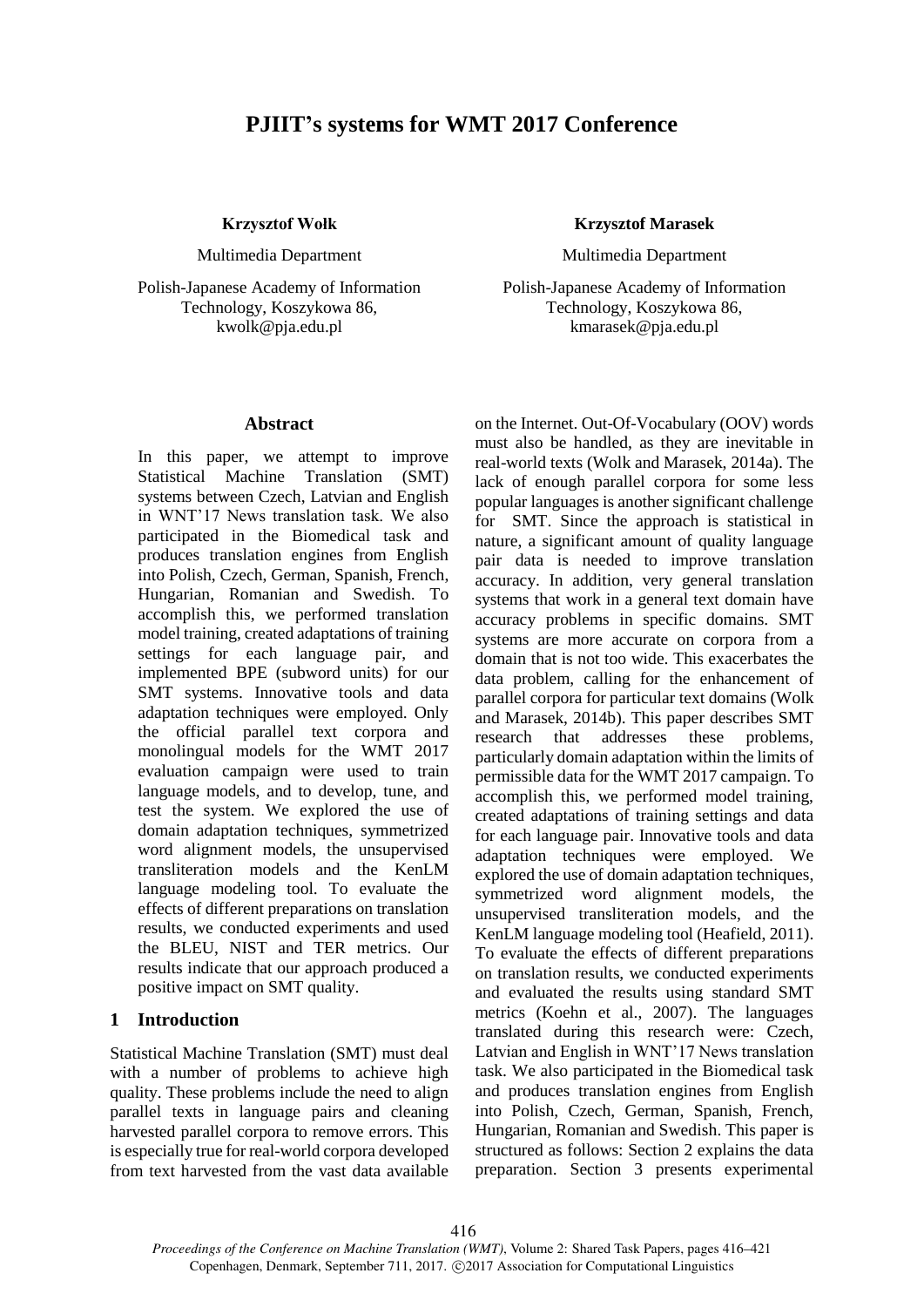setup and the results. Lastly in Section 4 we summarize the work.

# **2 Data preparation**

This section describes our techniques for data preparation for our SMT systems. We give particular emphasis to preparation of the language data and models and our in-domain data adaptation approach.

# **2.1 Data pre-processing**

The texts were encoded in UTF-8 format, separated into sentences, and provided in pairs of languages. Pre-processing, both automatic and manual, of this training data was required. There were a variety of errors found in this data, including spelling errors, unusual nesting of text, text duplication, and parallel text issues. For example in Polish-English corpora approximately 3% of the text in the training set contained spelling errors, and approximately 2% of the text had insertion errors. A tool described in (Wolk and Marasek, 2014b) was used to correct these errors automatically. Previous studies have found that such cleaning increases the BLEU score for SMT by a factor of 1.5–2 (Wolk and Marasek, 2014a). SyMGiza++, a tool that supports the creation of symmetric word alignment models, was used to extract parallel phrases from the data. This tool enables alignment models that support many-to-one and one-to-many alignments in both directions between two language pairs. SyMGiza++ is also designed to leverage the power of multiple processors through advanced threading management, making it very fast. Its alignment process uses four different models during training to progressively refine alignment results. This approach has yielded impressive results in Junczys-Dowmunt and Szał (2012). Out-Of-Vocabulary (OOV) words pose another significant challenge to SMT systems. If not addressed, unknown words appear, untranslated, in the output, lowering the translation quality. To address OOV words, we used implemented in the Moses toolkit Unsupervised Transliteration Model (UTM). UTM is an unsupervised, language-independent approach for learning OOV words (Moses statistical machine translation, 2015). We used the post-decoding transliteration option with this tool. UTM uses a transliteration phrase translation table to evaluate and score multiple possible transliterations (Durrani et al., 2014).

The KenLM tool was applied to the language model to train and binarize it. This library enables highly efficient queries to language models, saving both memory and computation time. The lexical values of phrases are used to condition the reordering probabilities of phrases. We used KenLM with lexical reordering set to hiermsdbidirectional-fe. This setting uses a hierarchical model that considers three orientation types based on both source and target phrases: monotone (M), swap (S), and discontinuous (D). Probabilities of possible phrase orders are examined by the bidirectional reordering model (Costa Jussa and Fonollosa, 2010; Moses statistical machine translation, 2013).

# **2.2 Domain adaptation**

The news data sets have a rather a wide domain, but rather not as wide-ranging in topic as the variety of WMT permissible texts. The same goes to the biomedical task. Since SMT systems work best in a defined domain, this presents another considerable challenge. If not addressed, this would lead to lower translation accuracy. The quality of domain adaptation depends heavily on training data used to optimize the language and translation models in an SMT system. Selection and extraction of domain-specific training data from a large, general corpus addresses this issue (Axelrod, He and Gao, 2011). This process uses a parallel, general domain corpus and a general domain monolingual corpus in the target language. The result is a pseudo indomain subcorpus. As described by Wang et al. in (2014), there are generally three processing stages in data selection for domain adaptation. First, sentence pairs from the parallel, general domain corpus are scored for relevance to the target domain. Second, resampling is performed to select the best-scoring sentence pairs to retain in the pseudo in-domain sub-corpus. Those two steps can also be applied to the general domain monolingual corpus to select sentences for use in a language model. After collecting a substantial amount of sentence pairs (for the translation model) or sentences (for the language model), those models are trained on the sub-corpus that represents the target domain (Wang et al., 2014). Similarity measurement is required to select sentences for the pseudo indomain sub-corpus. There are three state-of-theart approaches for similarity measurement.

For Cosine tf-idf every document  $D_i$  is represented as a vector  $(w_{i1}, w_{i2},...,w_{in})$  and n is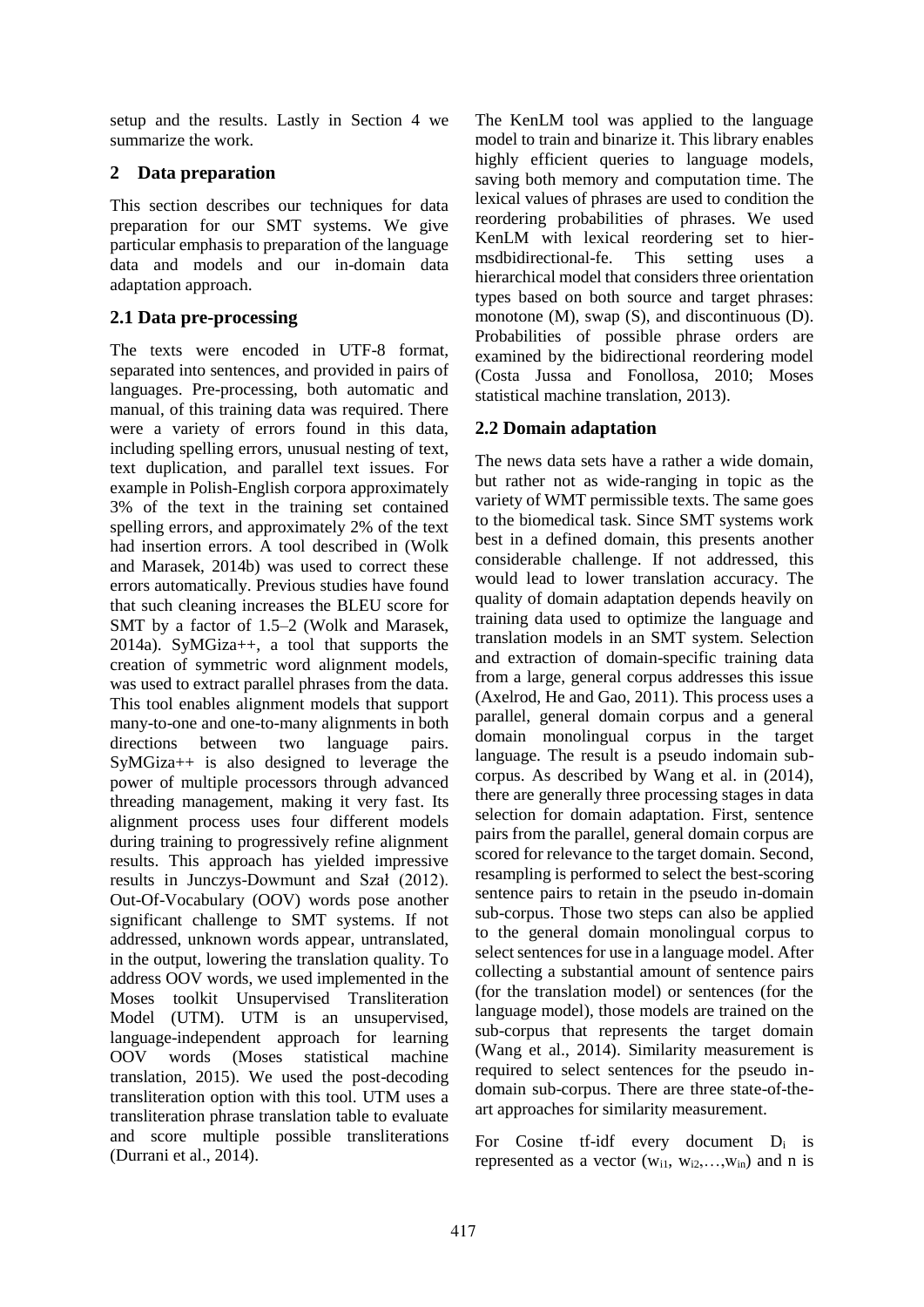the size of the vocabulary. So  $W_{ij}$  is calculated as follows:

$$
W_{ij} = tf_{ij} \times log\ (idf_j)
$$

In which  $tf_{ij}$ *i* is the term frequency (TF) of the j-th word in the vocabulary in the document  $D_i$  and idf<sub>i</sub> is the inverse document frequency (IDF) of the jth word calculated. The likeness between the two texts is later explained as the cosine of the angle between two vectors. This formula is applied in accordance to Lü et al. (2007) and Hildebrand et al. (2005). This approach supposes that M is the size of query set and N is the number of sentences put together from general corpus according to each and every query. Thus, the size of the cosine tf-idf based quasi in-domain sub corpus is defined as:

$$
Size_{Cos-IR} = M \times N
$$

Perplexity is focused on the cross-entropy (Koehn 2004) that is the average of the negative logarithm of the word probabilities. Consider

$$
H(p,q) = -\sum_{i=1}^{n} p(w_i) \log q(w_i)
$$

$$
= -\frac{1}{N} \sum_{i=1}^{n} \log q(w_i)
$$

where  $p$  symbolizes the empirical distribution of the sample of the test. If  $W_i$  appeared n times in the test sample of N size, then  $q(w_i)$  is the probability of the  $W_i$  event approximated from the training set.

For that, perplexity  $(pp)$  can be performed simply at the base point that is presented in the system, and is often applied as a cosmetic alternative of perplexity for the data selection as:

$$
pp = b^{H(p,q)}
$$

where  $\dot{b}$  is the based of measured cross-entropy,  $H(p, q)$  is the cross-entropy as given in (Koehn 2004) (often used as substitute of the perplexity in data selection Axelrod et al. 2011; Moore and Lewis 2010).

Let  $H_I(p,q)$  and  $H_O(p,q)$  be the cross-entropy of  $w_i$  string in accordance with the language model, which is subsequently, trained by generaldomain dataset and in-domain dataset. While looking at the target (tgt) dimensions and the sources (src) of training data, there are three

perplexity-based variants. The first one is known as basic cross-entropy defined as:

$$
H_{I-src}(p,q)
$$

The second is Moore-Lewis cross-entropy difference (Moore and Lewis 2010):

$$
H_{I-src}(p,q) - H_{G-src}(p,q),
$$

that attempts to choose the sentences that are more identical to I one and other but different to others in G. Both the standards mentioned above, consider only the sentences in the source language. Moreover, Axelrod et al. (2011) proposed a metric that adds cross-entropy differences over both sides:

$$
[H_{I-src}(p,q) - H_{G-src}(p,q)]
$$
  
+ 
$$
[H_{I-tgt}(p,q)]
$$
  
- 
$$
H_{G-tgt}(p,q)]
$$

For instance, candidates with lower scores (Daumé III and Jagarlamudi 2011; Papineni et al. 2002; Mansour and Ney 2012) have higher relevancy to target specific domain. The size of the perplexity-based quasi in-domain subset must be equal to one another. In practice, we work with SRILM toolkit to train 5-gram LMs with interpolated modified Kneser-Ney discounting (Stolcke 2002; Chen and Goodman 1996).

In the realm of information theory and computer science, the Levenshtein distance is regarded as a string metric for the measurement of dissimilarity between two sequences. In casual terms, the Levenshtein distance between points or words is the minimum possible number of unique edits like the insertions or deletions in the data that is required to replace one word with another one.

Levenshtein distance also refers to the edit distance, only wider in its approach as it incorporates a wider area of subjects the distance metrics. It has a close association with pairwise string arrangement as well.

Mathematically, the Levenshtein distance between two strings  $a, b$  (of length |a| and  $|b|$  respectively) is given by  $lev_{a,b}(|a|, |b|)$  where

$$
lev_{a,b}(i,j)
$$
  
= 
$$
\begin{cases} \max(i,j) & if \min(i,j) = 0 \\ (lev_{a,b}(i-1,j)+1) & otherwise. \\ lev_{a,b}(i-1,j-1)+1 & otherwise. \\ lev_{a,b}(i-1,j-1)+1_{(a_i \neq b_j)} \end{cases}
$$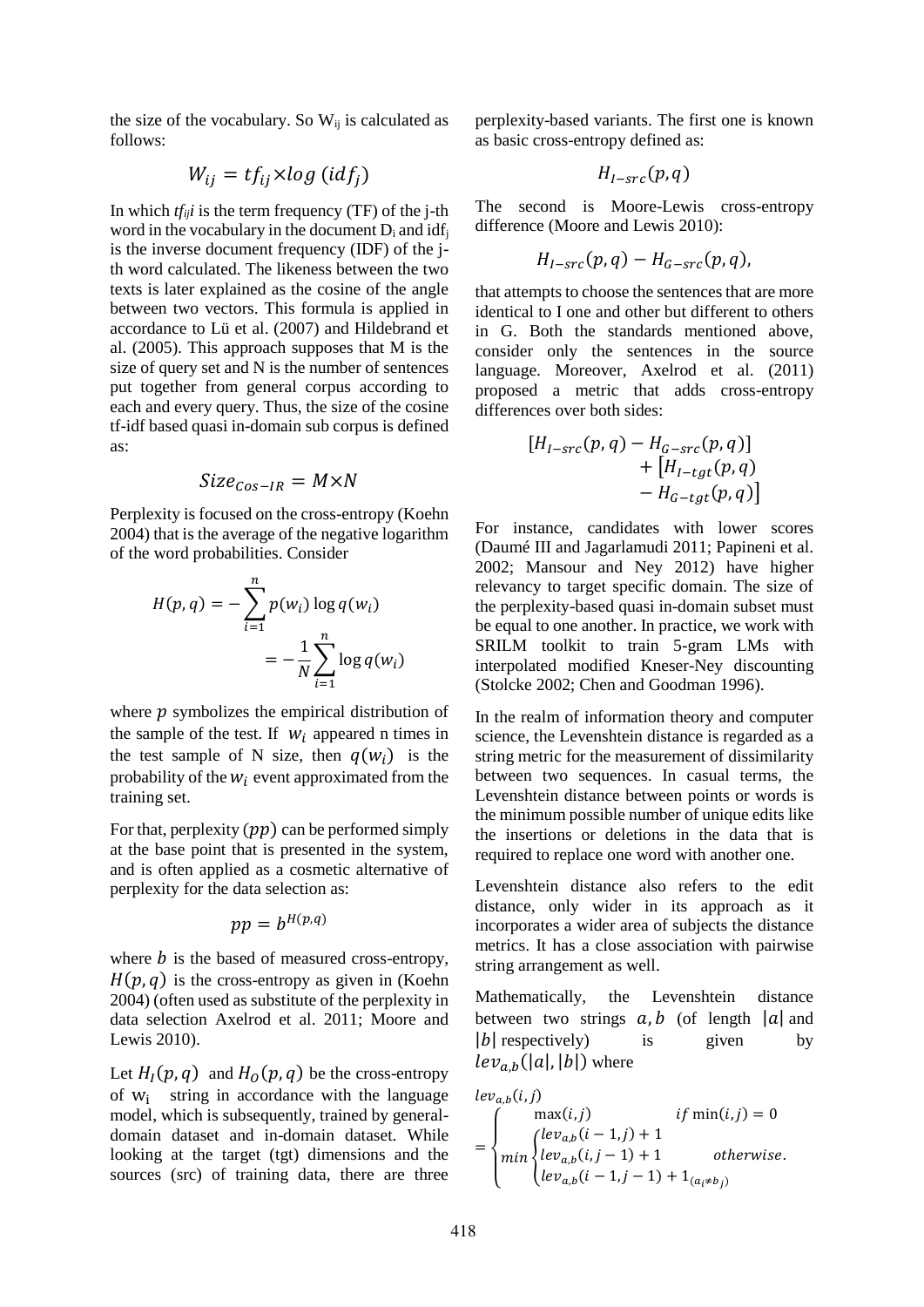where  $1_{(a_i \neq b_j)}$  is the indicator function equal to 0 when  $a_i = b_i$  and equal to 1 otherwise, and  $lev_{a,b}(i,j)$  is the distance between the first i characters of a and the first j characters of b.

It is to be noted that the first component that is in the least correspondence of the deletion (from a to b), the second of the insertion and the third to match or mismatch, varying on whether the respective symbols are the matching.

In their study (Wang et al., 2014), Wang et al. found that a combination of these approaches provided the best performance in domain adaptation for Chinese-English corpora (Wang et al., 2014) In accordance with Wang et al. (2014)'s approach, we use a combination of the criteria at both the corpora and language models. The three similarity metrics are used to select different pseudo in-domain sub-corpora. The sub-corpora are then joined during resampling based on a combination of the three metrics. Similarly, the three metrics are combined for domain adaptation during translation. We empirically found acceptance rates that allowed us only to harvest 20% of most domain-similar data (Wang et al., 2014)

## **2.2 Sub-word units**

Neural machine translation (NMT) models typically operate with a fixed vocabulary, but translation is an open-vocabulary problem. In SMT vocabularies that are disproportional are similar problem. Authors (Sutskever, Vinyals and Le, 2014) introduced a simple and effective approach, making the MT models capable of handling such problems by encoding rare and unknown words as sequences of subword units. This is based on the intuition that various word classes are translatable via smaller units than words, for instance names (via character copying or transliteration), compounds (via compositional translation), and cognates and loanwords (via phonological and morphological transformations). We applied this technique to our SMT engines for Slavic languages and obtained improved results of about 1.2 points in BLEU score.

## **3 Experimental setup**

Various versions of our SMT systems were evaluated via experimentation. In preparation for experiments, we processed the corpora. This involved tokenization, cleaning, factorization, conversion to lowercase, splitting, and final cleaning after splitting. Language models were developed and tuned using only the constrained training data. The Experiment Management System (Koehn et al., 2007) from the open source Moses SMT toolkit was used to conduct the experiments. Training of a 6-gram language model was accomplished in our resulting systems using the KenLM Modeling Toolkit instead of 5 gram SRILM (Stolcke, 2002) with an interpolated version of Kneser-Key discounting (interpolate – unk –kndiscount) that was used in our baseline systems. Word and phrase alignment was performed using SyMGIZA++ (Junczys-Dowmunt and Szał, 2012) instead of GIZA++. KenLM was also used, as described earlier, to binarize the language models. The OOV's were handled by using Unsupervised Transliteration Model (Durrani, 2014). The results are shown in Table 1. "BASE" in the tables represents the baseline SMT system. "EXT" indicates results for the baseline system, using the baseline settings but extended with additional permissible data (limited to permissible data) with data adaptation. "BEST" indicates the results when the new SMT settings were applied and using all permissible data after data adaptation. Three well-known metrics were used for scoring the results: Bilingual Evaluation Understudy (BLEU), the US National Institute of Standards and Technology (NIST) metric and Translation Error Rate (TER). The results show that the systems performed well on all data sets in comparison to the baseline SMT systems. Application of the new settings and use of all permissible data improved performance even more.

| Task        | Language<br>and<br>Direction | System      | <b>BLEU</b> |
|-------------|------------------------------|-------------|-------------|
| <b>News</b> | $CS$ ->EN                    | <b>BASE</b> | 21.18       |
| <b>News</b> | $CS$ ->EN                    | <b>EXT</b>  | 22.67       |
| <b>News</b> | $CS$ ->EN                    | <b>BEST</b> | 23.9        |
| <b>News</b> | EN > CS                      | <b>BASE</b> | 14.04       |
| <b>News</b> | EN > CS                      | <b>EXT</b>  | 15.44       |
| <b>News</b> | $EN\rightarrow CS$           | <b>BEST</b> | 16.6        |
| <b>News</b> | LV > EN                      | <b>BASE</b> | 10.09       |
| <b>News</b> | LV->EN                       | <b>EXT</b>  | 12.17       |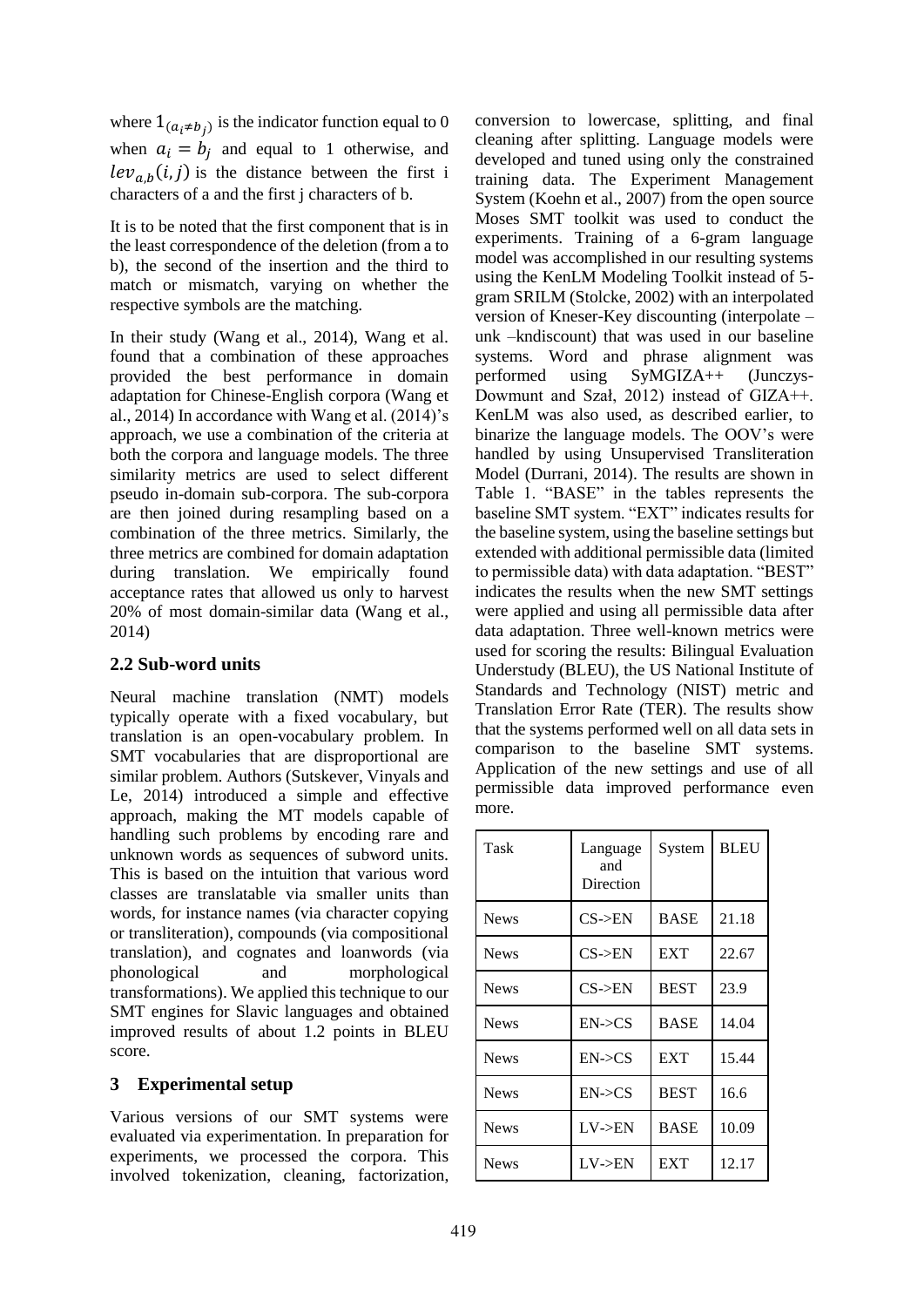| <b>News</b>       | $LV$ -> $EN$       | <b>BEST</b>            | 12.9  |
|-------------------|--------------------|------------------------|-------|
| <b>News</b>       | EN > LV            | <b>BASE</b>            | 8.78  |
| <b>News</b>       | EN > LV            | <b>EXT</b>             | 9.78  |
| <b>News</b>       | EN > LV            | <b>BEST</b>            | 10.4  |
| <b>Biomedical</b> | $EN->PL$           | <b>BASE</b>            | 12.45 |
| <b>Biomedical</b> | $EN->PI$ .         | <b>EXT</b>             | 18.62 |
| <b>Biomedical</b> | $EN->PL$           | <b>BEST</b>            | 18.86 |
| <b>Biomedical</b> | $EN->PI$ .         | <b>BEST</b><br>$+$ BPE | 18.88 |
| <b>Biomedical</b> | EN > CS            | <b>BASE</b>            | 14.56 |
| Biomedical        | EN > CS            | <b>EXT</b>             | 18.12 |
| <b>Biomedical</b> | EN > CS            | <b>BEST</b>            | 19.96 |
| Biomedical        | $EN$ -> $DE$       | <b>BASE</b>            | 21.43 |
| <b>Biomedical</b> | $EN->DE$           | <b>EXT</b>             | 24.64 |
| <b>Biomedical</b> | $EN$ -> $DE$       | <b>BEST</b>            | 25.13 |
| <b>Biomedical</b> | $EN\rightarrow RO$ | <b>BASE</b>            | 19.43 |
| <b>Biomedical</b> | $EN\rightarrow RO$ | <b>EXT</b>             | 23.18 |
| <b>Biomedical</b> | EN > RO            | <b>BEST</b>            | 24.91 |

Table 1: News and Biomedical Task Translation Results

## **4 Summary**

We have improved our SMT systems for the WMT 2017 evaluation campaign using only permissible data. We cleaned, prepared, and tokenized the training data. Symmetric word alignment models were used to align the corpora. UTM was used to handle OOV words. A language model was created, binarized, and tuned. We performed domain adaptation of language data using a combination of similarity metrics. The results show a positive impact of our approach on SMT quality across the choose language pair. We also successfully used BPE inside SMT for morphologically rich language (Polish). This brings promise of improvement for other slavic languages as well.

### **References**

Amittai Axelrod, Xiaodong He, Jianfeng Gao. 2011. *Domain adaptation via pseudo in-domain data selection*. Proceedings of the Conference on Empirical Methods in Natural Language Processing. Association for Computational Linguistics, p. 355-362.

Marta R. Costa-Jussa and Jose R. Fonollosa. 2010. Using linear interpolation and weighted reordering hypotheses in the Moses system, Barcelona, Spain

Hal Daumé III, Jagadesh Jagarlamudi. 2011. *Domain adaptation for machine translation by mining unseen words.* In: Proceedings of the 49th Annual Meeting of the Association for Computational Linguistics: Human Language Technologies (ACL-HLT '11). Association for Computational Linguistics, Stroudsburg, PA, USA, pp 407–412

Stanley Chen, Joshua Goodman. 1996. *An empirical study of smoothing techniques for language modeling.* In: Proceedings of the 34th Annual Meeting on Association for Computational Linguistics (ACL '96). Association for Computational Linguistics, Stroudsburg, PA, USA, pp 310–318. doi: 10.3115/981863.981904

Nadir Durrani, et al. 2014. *Integrating an Unsupervised Transliteration Model into Statistical Machine Translation*. EACL 2014. p. 148-153.

Kenneth Heafield. 2011. *KenLM: Faster and smaller language model queries*. Proceedings of the Sixth Workshop on Statistical Machine Translation. Association for Computational Linguistics, 2011. p. 187-197.

Almut Silja Hildebrand et al. 2005. *Adaptation of the translation model for statistical machine translation based on information retrieval.* In: Proceedings of EAMT 10th Annual Conference, 30-31 May 2005, Budapest, Hungary. Association for Computational Linguistics, Stroudsburg, PA, pp 133–142

Marcin Junczys-Dowmunt, Arkadiusz SZAŁ. 2012. *Symgiza++: symmetrized word alignment models for statistical machine translation.* Security and Intelligent Information Systems. Springer: Berlin Heidelberg. p. 379-390.

Philipp Koehn. 2004. *Pharaoh: a beam search decoder for phrase-based statistical machine translation models.* In: Proceedings of the